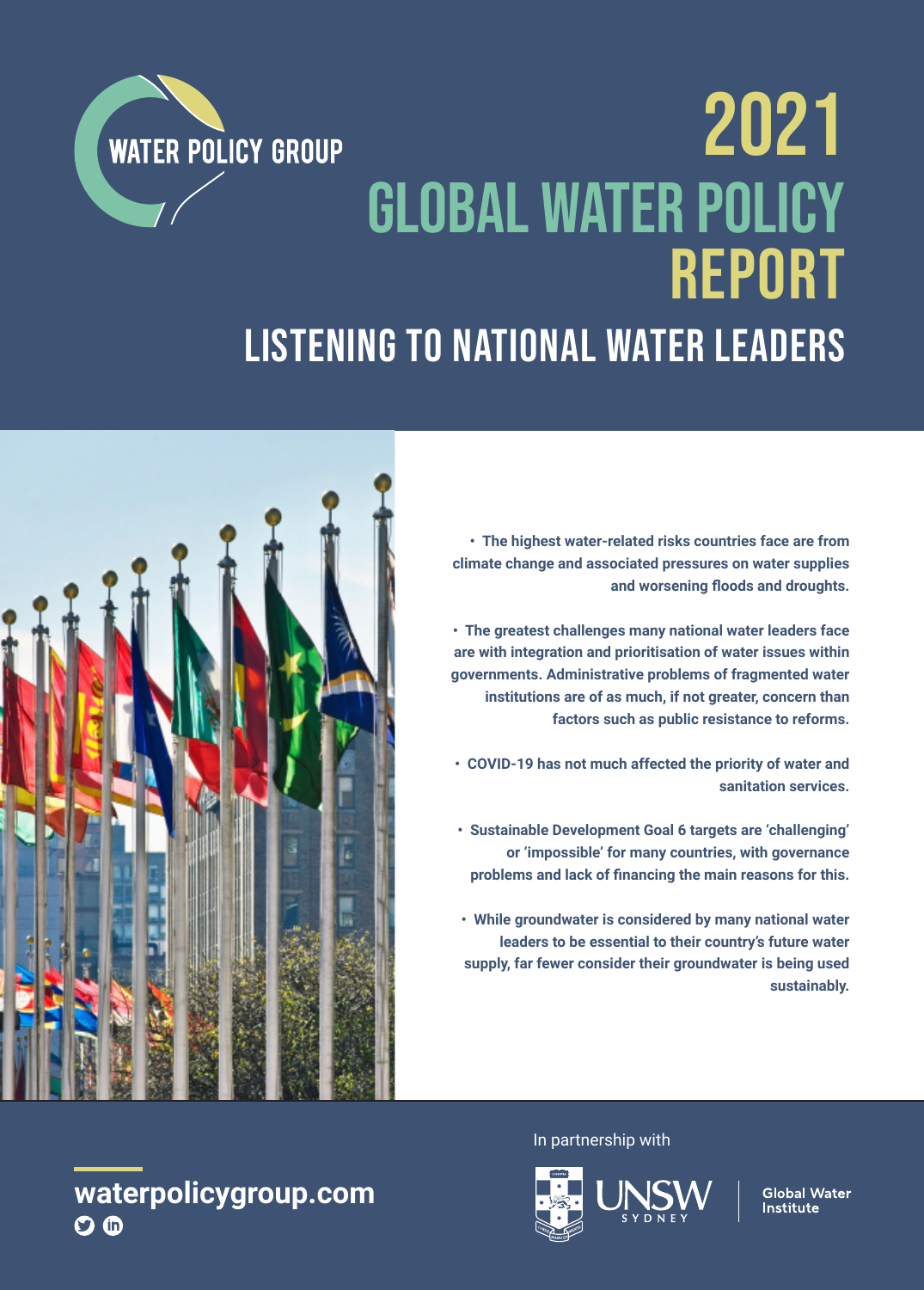# WHY IS ACHIEVING THE AVAILABILITY AND SUSTAINABLE MANAGEMENT OF WATER FOR ALL SO DIFFICULT?

The inaugural Global Water Policy Report seeks to answer this question by identifying the key issues faced with improving water outcomes globally, as perceived through the eyes of people with national water leadership responsibility.

This report provides both a comparative perspective and opportunities to learn from others' experiences. In doing so, Water Policy Group hopes to provide a common understanding of these factors to assist governments to overcome them.

This report is based on the experiences and perspectives of people who have responsibility for achieving sustainable water for all in 88 countries of all regions with a combined population of over 6 billion people -75 percent of the world world's population.

**This is what they are saying:**

### **CARING ABOUT WATER MEANS CARING** ABOUT CLIMATE CHANGE

When national water leaders consider the risks their country faces, for most of the surveyed countries, their greatest concern is about climate change reducing water supply or worsening floods and droughts. Increasing demand for water, and more water-based disasters - all amplified by climate change - are also seen as very high risks.

#### Minister perspectives

A recent (in the past 5 years) Minister of a country in the Northern Africa and Western Asia region describes risks: "*Drought constitutes the most important risk for [my country]. It has a huge impact on the economy and employment.*"

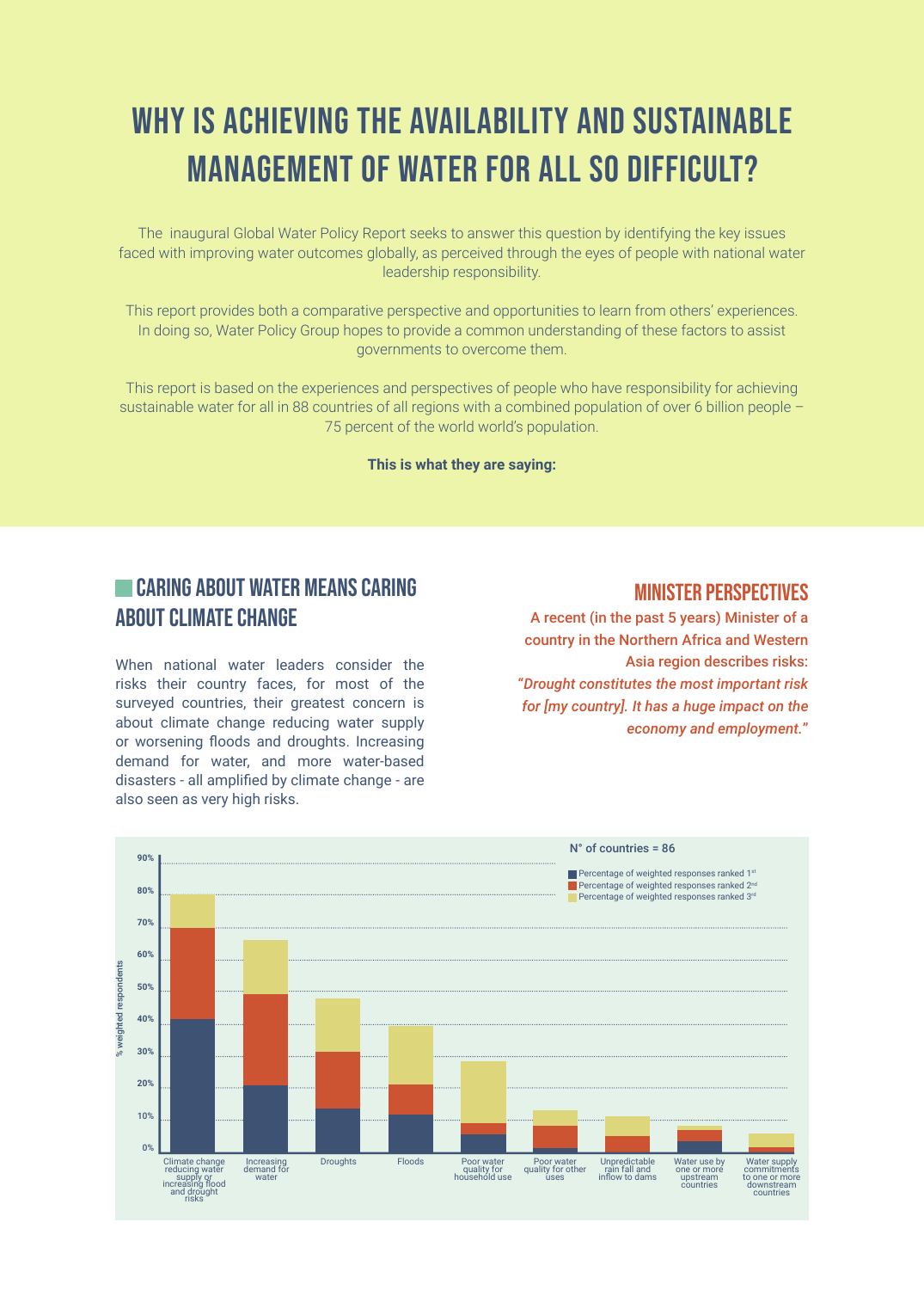When national water leaders are asked what are the top three challenges to maintaining or achieving good water management in their country, 'fragmented water institutions' is the challenge identified for most countries. If only the first ranked challenge is considered, 'water issues being a relatively low priority for the government' is of as much concern to them as 'fragmented institutions'



# **AGENDA 2030 TARGETS FOR WATER MAY** be out of reach for many countries, and assistance with governance and financing may be the most useful

National water leaders of most of the surveyed countries consider the majority of the SDG 6 targets to be 'challenging' or 'impossible' to achieve. This confirms the urgency given by the United Nations to supporting member states to implement SDG 6 through the SDG 6 Global Accelerator Framework - and may bring into question the realism of some of the targets.

'Lack of financing' is the reason most cited for difficulties in achieving the targets on drinking water, water use efficiency, water quality and water scarcity. 'Governance problems' is the most frequently cited obstacle to achieving targets on protecting ecosystems, integrated water resource management, local participation and transboundary cooperation.

On development assistance, there are very different perspectives between donor and recipient countries about the adequacy of current arrangements.

# Covid-19 has not much changed WATER PRIORITIES

For most surveyed countries, national water leaders advise that while the COVID-19 pandemic has made water and sanitation services more urgent for them, overall government attention to water matters has not changed.

#### Minister perspectives

A serving Minister of a country in the Latin America and Caribbean region describes another effect of COVID-19: "*Spaces for participation with stakeholders were reduced*."